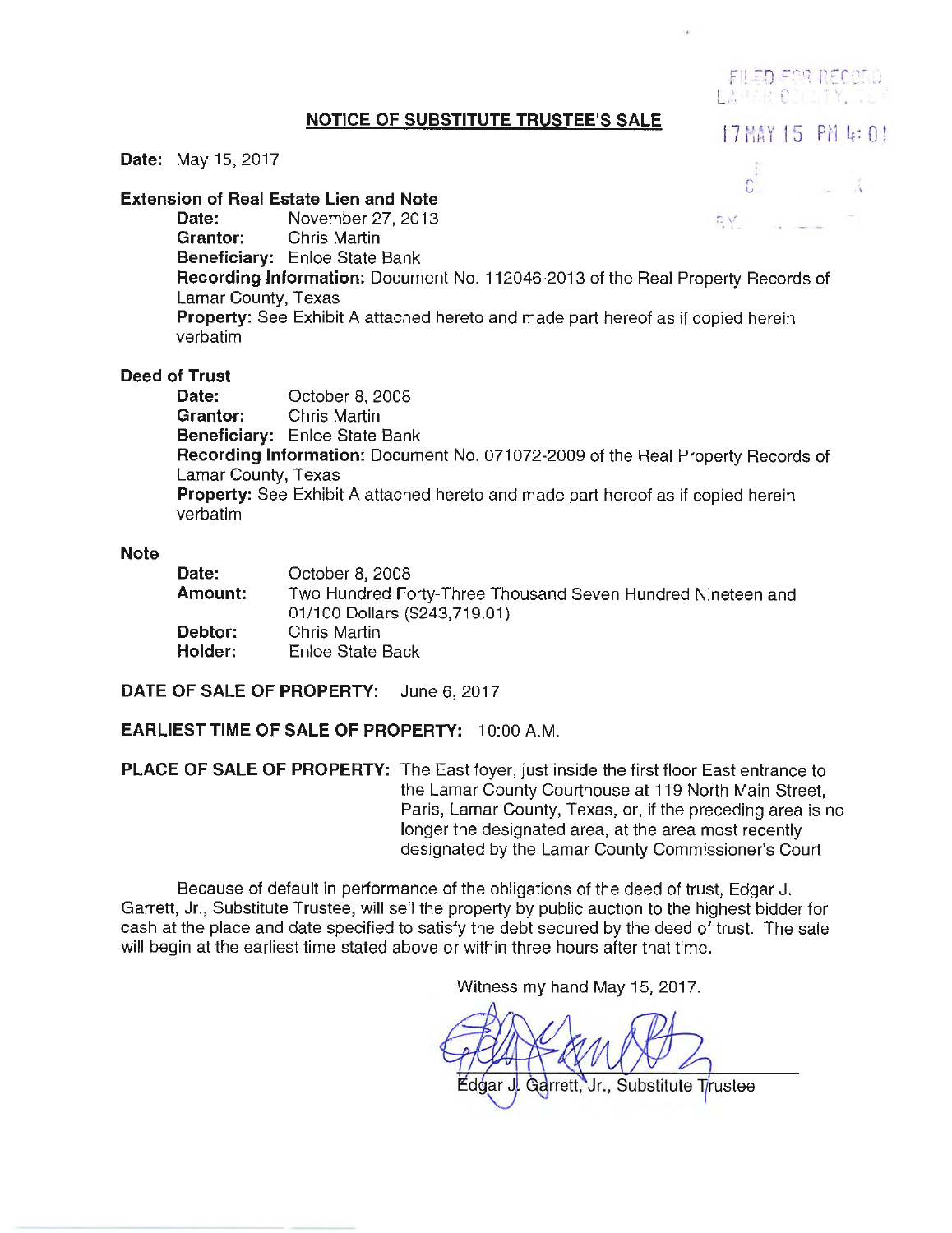# **STATE OF TEXAS COUNTY OF DELTA**

**BEFORE ME,** the undersigned authority, on this day personally appeared Edgar J. Garrett, Jr.,Trustee, known to me to be the person whose name is subscribed to the foregoing instrument, and acknowledged to me that he executed the same for the purposes and consideration therein expressed, and in the capacity therein stated.

)  $\lambda$ 

**GIVEN UNDER MY HAND AND SEAL OF OFFICE,** on this the 15<sup>th</sup> day of May, 2017.



Notary Public, State of Texas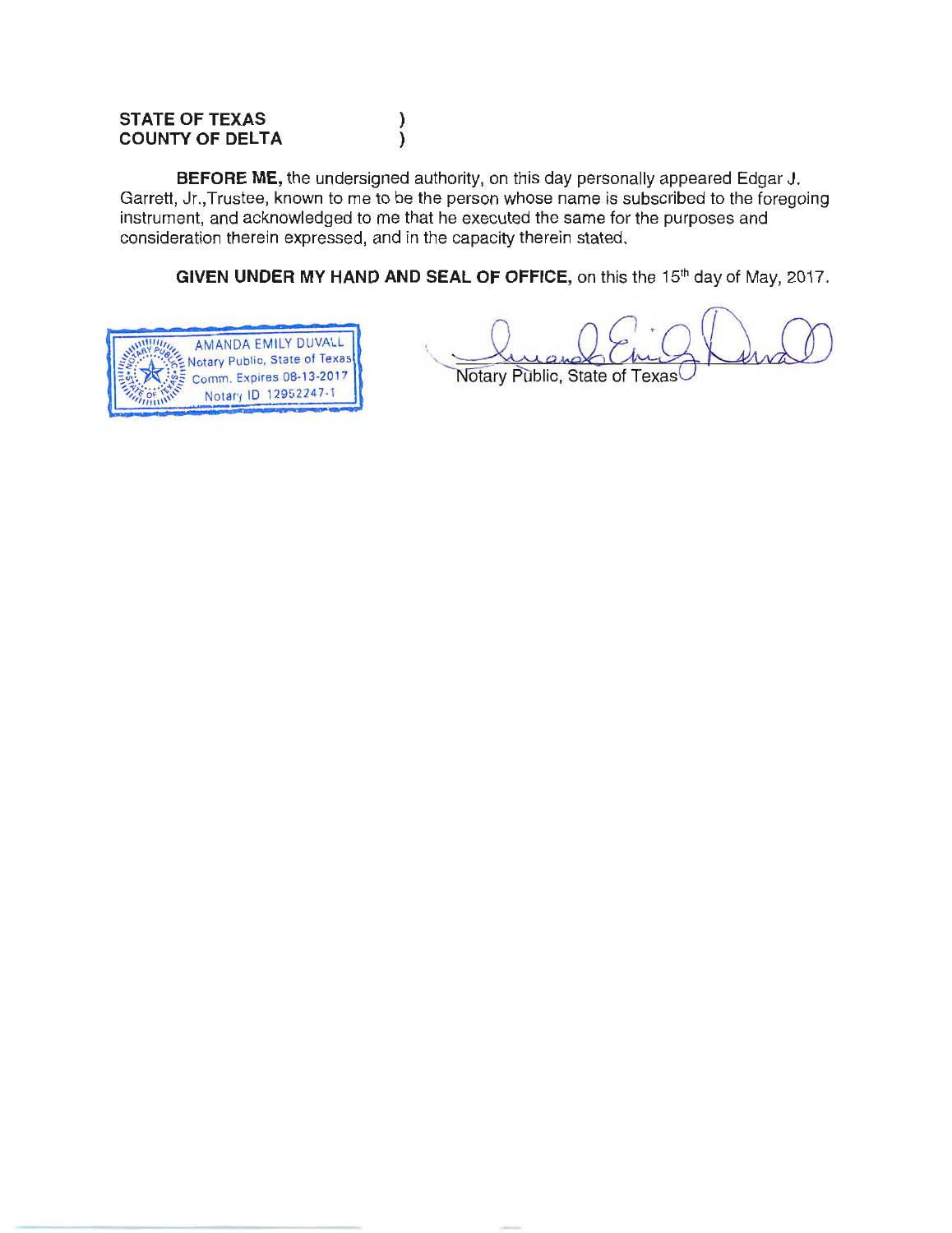

 $\mathbf{1}$